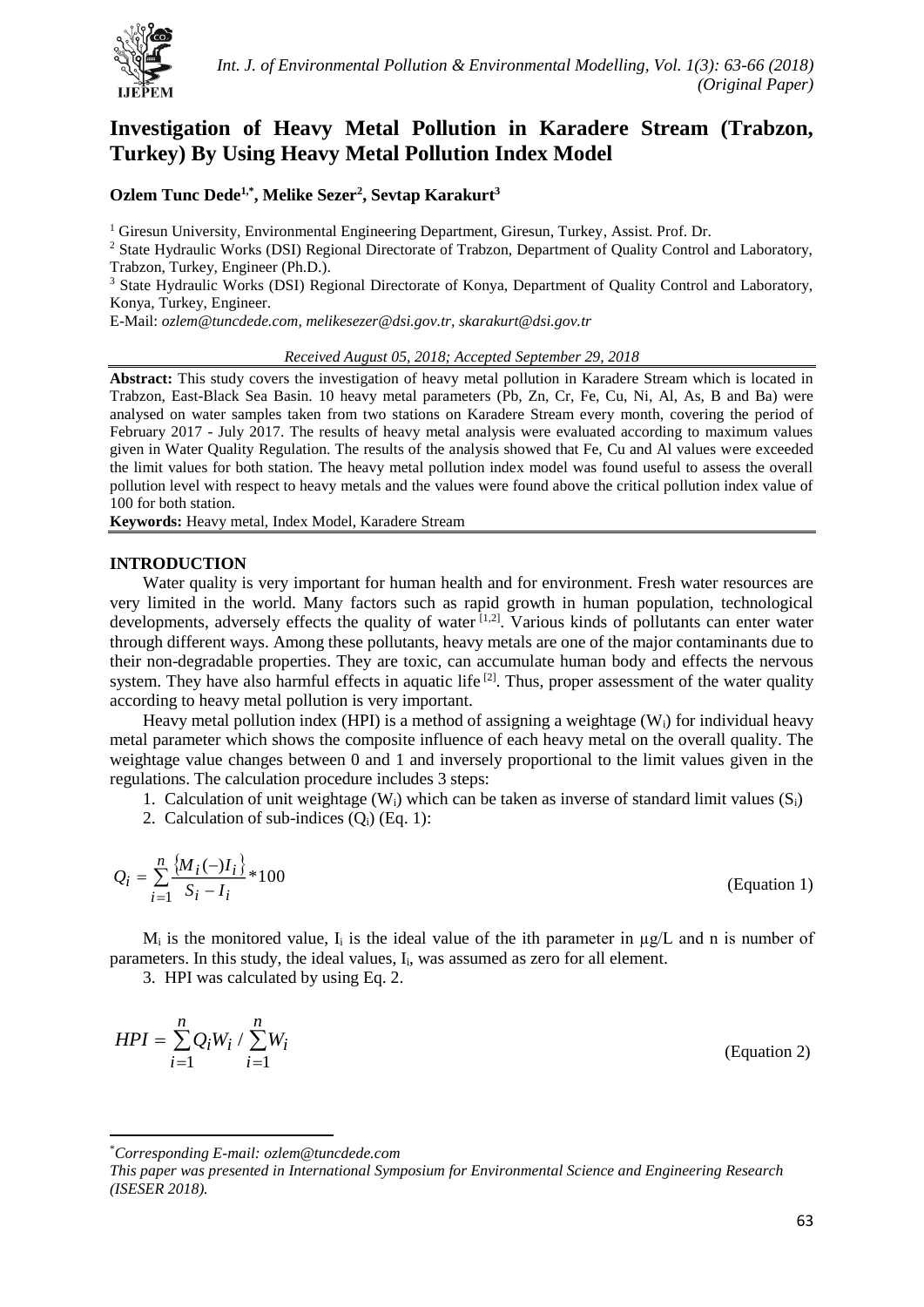Generally, the critical pollution index value is  $100$  [1-3].

This study covers the evaluation of water quality of Karadere Stream with respect to its heavy metal concentration by using heavy metal pollution index (HPI). 10 heavy metal parameters; lead (Pb), zinc (Zn), chromium (Cr), iron (Fe), copper (Cu), nickel (Ni), aluminium (Al), arsenic (As), bor (B) and barium (Ba) parameters were analysed and evaluated.

## **MATERIAL&METHODS**

Karadere Stream is located in Trabzon, East-Black Sea Basin (Figure 1). A yearly average water potential of Karadere Stream is 15.6 hm<sup>3</sup> and the flow rate is  $434 \text{ m}^3 \text{ s}^{-1}$ . The stream is generally used for drinking water, agricultural and also for energy production purposes. Karadere Stream is open to pollution due to human activities (domestic waste waters), agricultural activities (pesticides and fertilizers) and industrial activities<sup>[4]</sup>.



**Figure 1.** Karadere Stream, Trabzon, Turkey (Google Maps)

Water samples were collected from Karadere Stream at two stations every month over the period from February 2017 to July 2017. The samples were collected in 1 L plastic bottles and preserved by adding 1 mL of 1:1 diluted nitric acid (From 65% HNO<sub>3</sub>, Merck). Bottles were sealed tightly and transported to the DSI Water Analysis Laboratory in accordance with "Standard Methods 1060 Collection and Preservation of Samples"<sup>[5]</sup>.

Heavy metal analyses were carried out according to the EPA 200.8 method by using ICP-MS  $(Varian, USA)$ <sup>[6]</sup>.

# **RESULTS&DISCUSSIONS**

Analysis of 10 heavy metal parameters (Pb, Zn, Cr, Fe, Cu, Ni, Al, As, B and Ba) has been done during experimental period and the minimum, maximum values and standard deviation of analysis results were listed in Table 1.

The results were evaluated according to the maximum values given in Turkish Surface Water Quality Regulation [7] (Table 1). The results represent temporal and spatial variations. It was determined that 3 parameters (Fe, Cu and Al) exceeded the limit values given in the Turkish regulation. Iron and aluminium are among the most abundant elements in Earth's crust. Exposure to high amounts of these elements may cause health problems in human.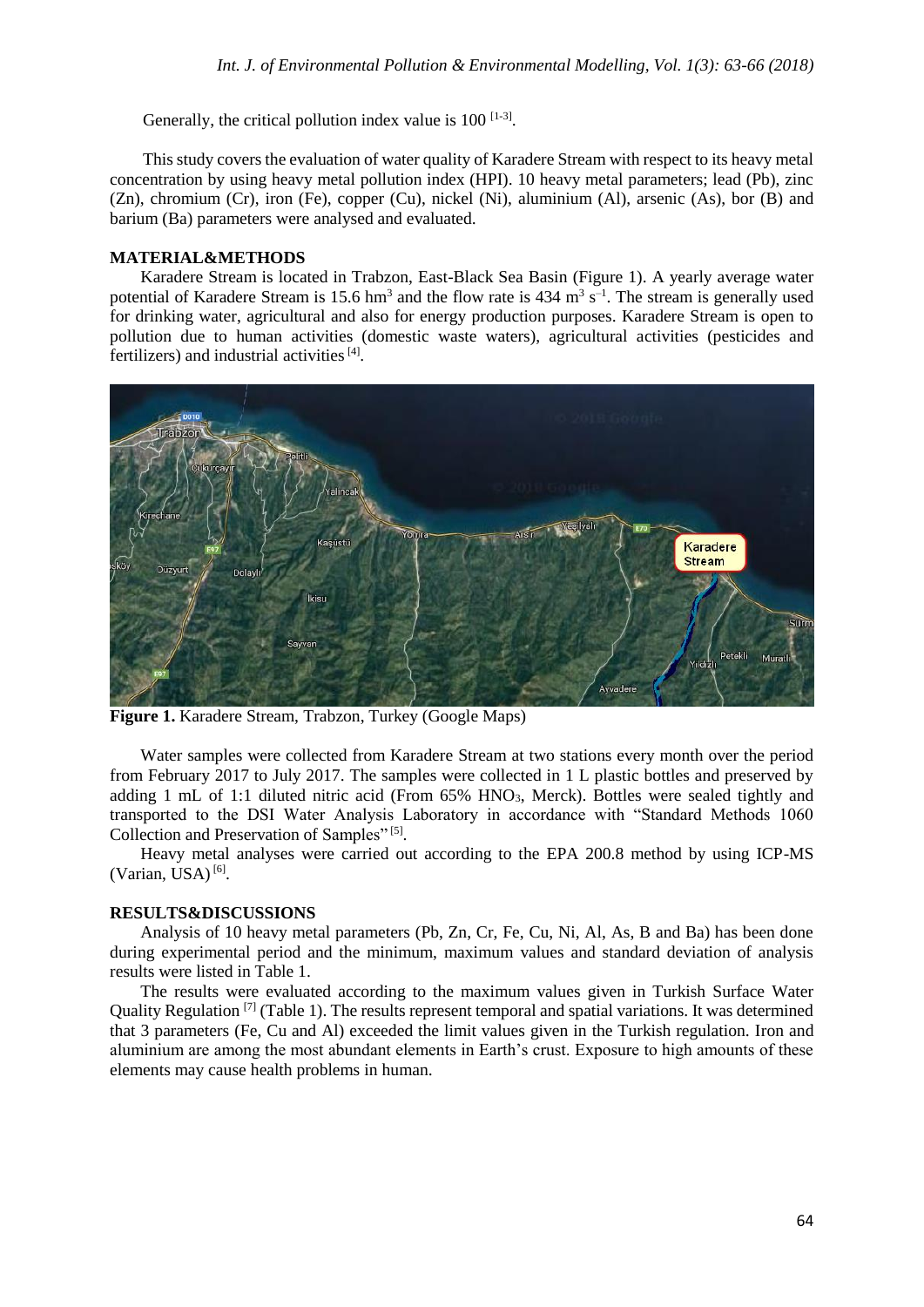|                          |                                       | Karadere-1                         |                                           |                                        |                                     | Karadere-2                         |                                           |                                        |                                     |
|--------------------------|---------------------------------------|------------------------------------|-------------------------------------------|----------------------------------------|-------------------------------------|------------------------------------|-------------------------------------------|----------------------------------------|-------------------------------------|
| <b>Parameters</b>        | Limit<br><b>Values</b><br>$(\mu g/L)$ | Min<br><b>Value</b><br>$(\mu g/L)$ | <b>Max</b><br><b>Value</b><br>$(\mu g/L)$ | Average<br><b>Value</b><br>$(\mu g/L)$ | <b>Standard</b><br><b>Deviation</b> | Min<br><b>Value</b><br>$(\mu g/L)$ | <b>Max</b><br><b>Value</b><br>$(\mu g/L)$ | Average<br><b>Value</b><br>$(\mu g/L)$ | <b>Standard</b><br><b>Deviation</b> |
| Lead (Pb)                | 14                                    | n.d.                               | 5,07                                      | 3,76                                   | 1,58                                | n.d.                               | 13,17                                     | 5,35                                   | 4,36                                |
| $\text{Zinc}(\text{Zn})$ | 231                                   | n.d.                               | 318,72                                    | 65,19                                  | 24,73                               | n.d.                               | 291,50                                    | 165,23                                 | 135,48                              |
| Chromium<br>(Cr)         | 142                                   | n.d.                               | 1,27                                      | 1,27                                   |                                     | n.d.                               | 1,66                                      | 1,66                                   |                                     |
| Iron $(Fe)$              | 101                                   | n.d.                               | 274,73                                    | 165,70                                 | 71,47                               | n.d.                               | 2721,14                                   | 1605,56                                | 1270,89                             |
| Copper<br>(Cu)           | 3,1                                   | n.d.                               | 13,27                                     | 11,77                                  | 0,96                                | n.d.                               | 22,92                                     | 16,71                                  | 5,58                                |
| Nickel (Ni)              | 34                                    | n.d.                               | 6,68                                      | 3,45                                   | 1,87                                | n.d.                               | 4,88                                      | 4,63                                   | 5,55                                |
| Aluminum<br>(Al)         | 27                                    | n.d.                               | 478,80                                    | 173,57                                 | 87,82                               | n.d.                               | 3020,98                                   | 1779,37                                | 1429,80                             |
| Arsenic<br>(As)          | 53                                    | n.d.                               | 1,65                                      | 1,22                                   | 0,46                                | n.d.                               | 1,54                                      | 1,54                                   |                                     |
| Bor(B)                   | 1472                                  | n.d.                               | 9,51                                      | 5,01                                   | 4,18                                | n.d.                               | 4,10                                      | 4,10                                   | $\overline{\phantom{a}}$            |
| Barium (Ba               | 680                                   | n.d.                               | 62,86                                     | 52,04                                  | 12,82                               | n.d.                               | 133,67                                    | 92,00                                  | 39,44                               |

**Table 1.** The minimum and maximum values, corresponding maximum values given in Turkish Surface Water Quality Regulation

n.d. not detected

In order to calculate heavy metal pollution index (HPI), the mean concentrations were calculated. Calculated index values and unit weightage values were listed in Table 2.

The HPI model used in this study is a very useful tool in order to evaluate water quality of surface water with respect to heavy metal pollution. The calculated heavy metal pollution index values were found above critical pollution level, 100, which means both station is polluted with heavy metals. It can be say that HPI model gave reasonable results when compared with individual analysis results which showed that Fe, Al and Cu values above the limit values given in the standard.

# **CONCLUSION**

Heavy metals are toxic, accumulate in the environment and adversely affect living organisms. The assessment of water quality of Karadere Stream according to heavy metal pollution is studied in this paper. Analysis of 10 parameters (Pb, Zn, Cr, Fe, Cu, Ni, Al, As, B and Ba) were conducted during experimental studies. The results were evaluated according to Water Quality Regulation, 2016 and it was detected that Fe, Cu and Al values were exceeded the limit values given in the standards. The heavy metal pollution index model was applied the obtained experimental results and the values were found above critical pollution level, 100, which means Karadere Stream is polluted with heavy metals.